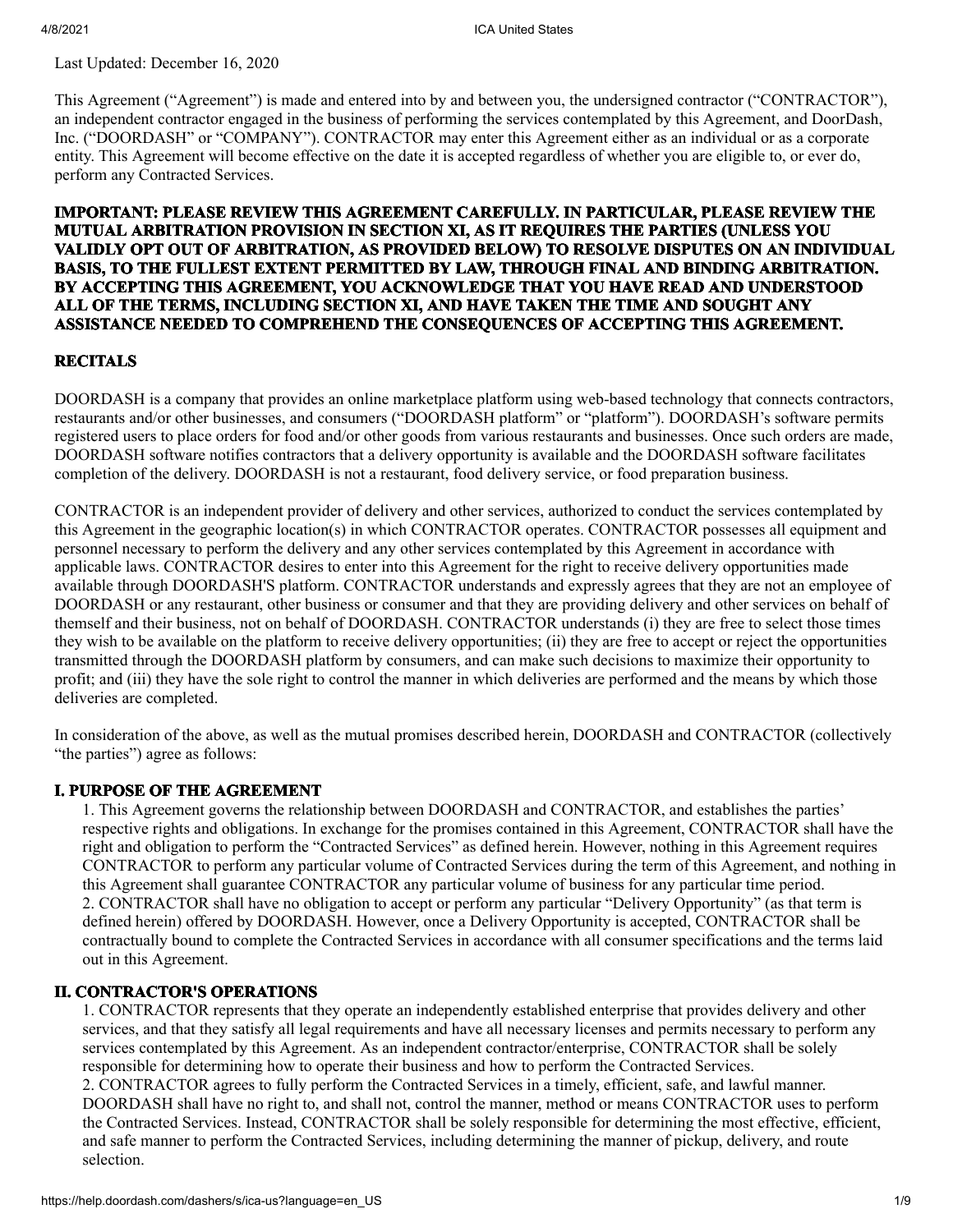3. As an independent business enterprise, CONTRACTOR retains the right to perform services (whether delivery services or other services) for others and to hold themself out to the general public as a separately established business. The parties recognize that they are or may be engaged in similar arrangements with others and nothing in this Agreement shall prevent CONTRACTOR or DOORDASH from doing business with others. DOORDASH does not have the right to restrict CONTRACTOR from performing services for CONTRACTOR's own business, other businesses, customers, or consumers at any time, even if such business directly competes with DOORDASH, and even during the time CONTRACTOR is logged into the DOORDASH platform. CONTRACTOR's right to compete with DOORDASH, or perform services for business that compete with DOORDASH, will survive even after termination of this Agreement.

4. CONTRACTOR is not required to purchase, lease, or rent any products, equipment or services from DOORDASH as a condition of doing business with DOORDASH or entering into this Agreement.

5. CONTRACTOR agrees to immediately notify DOORDASH in writing at [www.doordash.com/help/](http://www.doordash.com/help/) if CONTRACTOR's right to control the manner or method they use to perform services differs from the terms contemplated in this Section.

# **III. CONTRACTED SERVICES**

1. From time to time, the DOORDASH platform will notify CONTRACTOR of the opportunity to complete deliveries from restaurants or other businesses to consumers in accordance with orders placed by consumers through the DOORDASH platform or directly from restaurants or other businesses (each of these is referred to as a "Delivery Opportunity"). For each Delivery Opportunity accepted by CONTRACTOR ("Contracted Service"), CONTRACTOR agrees to retrieve the orders from restaurants or other businesses on time and safely, ensure the order is accurately filled according to the consumer, restaurant, and/or business specifications, and complete delivery orders to consumers in a safe and timely fashion. CONTRACTOR understands and agrees that the parameters of each Contracted Service are established by the consumer, restaurant, and/or other business, not DOORDASH, and represent the end result desired, not the means by which CONTRACTOR is to accomplish the result. CONTRACTOR has the right to cancel, from time to time, a Contracted Service when, in the exercise of CONTRACTOR's reasonable discretion and business judgment, it is appropriate to do so. Notwithstanding the foregoing, CONTRACTOR agrees to maintain both a customer rating and a completion rate found [here](https://help.doordash.com/dashers/s/article/Dasher-Ratings-Explained?language=en_US) as of the date this Agreement becomes effective. Failure to satisfy this obligation constitutes a material breach of this Agreement, and DOORDASH shall have the right to terminate this Agreement and/or deactivate CONTRACTOR'S account.

2. CONTRACTOR acknowledges that DOORDASH has discretion as to which, if any, Delivery Opportunity to offer, just as CONTRACTOR has the discretion whether and to what extent to accept any Delivery Opportunity.

3. CONTRACTOR acknowledges that CONTRACTOR is engaged in CONTRACTOR's own business, separate and apart from DOORDASH'S business, which is to provide an online marketplace platform using web-based technology that connects contractors, restaurants and/or other businesses, and consumers.

4. CONTRACTOR authorizes DOORDASH, during the course of a Contracted Service, to communicate with CONTRACTOR, consumer, and/or restaurant or other business to assist CONTRACTOR, or facilitate direct communication between CONTRACTOR and the consumer, restaurant, and/or business, to the extent permitted by CONTRACTOR, in facilitating deliveries. However, under no circumstances shall DOORDASH be authorized to control the manner or means by which CONTRACTOR performs delivery services or other services contemplated under this agreement. This includes, but is not limited to, the following:

a. DOORDASH does not require any specific type, or quality, of CONTRACTOR's choice of transportation.

b. CONTRACTOR does not have a supervisor or any individual at DOORDASH to whom they report.

c. CONTRACTOR is not required to use any signage or other designation of DOORDASH on their vehicle or person at any point in their use of the platform to perform the Contracted Services.

d. DOORDASH has no control over CONTRACTOR's personal appearance.

e. CONTRACTOR does not receive regular performance evaluations by DOORDASH.

5. CONTRACTOR may use whatever payment method they choose to purchase items to be delivered to consumers, including, but not limited to CONTRACTOR's personal credit or debit card, cash or a prepaid card. CONTRACTOR may use, for CONTRACTOR's convenience, the prepaid card solely for purchasing items to be delivered to consumers. If CONTRACTOR chooses to use their personal credit or debit card or cash, CONTRACTOR shall invoice DOORDASH on a weekly basis and DOORDASH agrees to pay all invoices within 10 days of receipt.

6. In the event CONTRACTOR fails to fully perform any Contracted Service (a "Service Failure") due to CONTRACTOR's action or omission, CONTRACTOR shall forfeit all or part of the agreed upon fee for that service. If CONTRACTOR disputes responsibility for a Service Failure, the dispute shall be resolved pursuant to the "Payment Disputes" provision below.

7. CONTRACTOR agrees to immediately notify DOORDASH in writing by submitting a Support inquiry through <https://help.doordash.com/s/> if CONTRACTOR's services or scope of work differ in any way from what is contemplated in this Section.

## **IV. RELATIONSHIP OF PARTIES**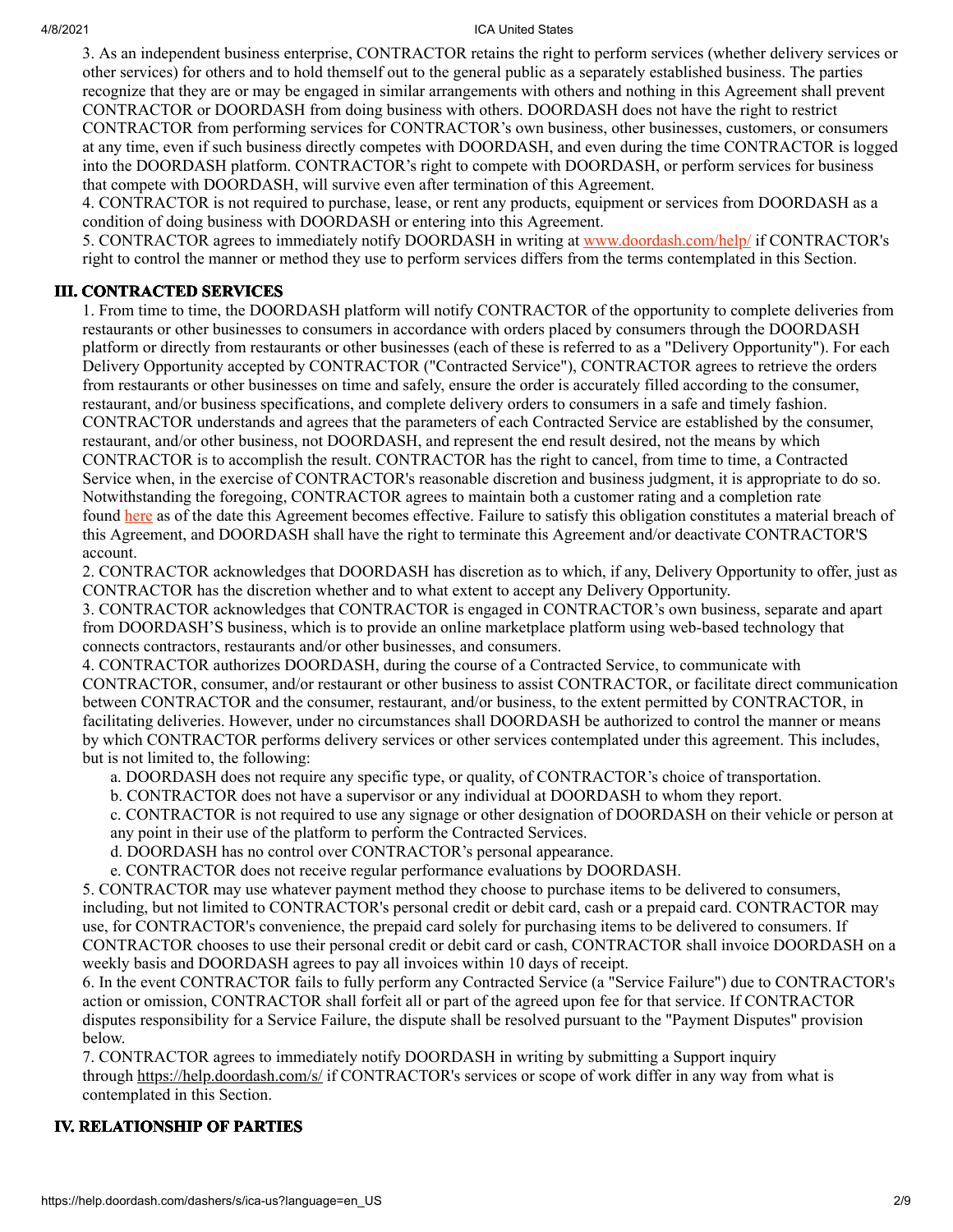1. The parties acknowledge and agree that this Agreement is between two co-equal, independent business enterprises that are separately owned and operated. The parties intend this Agreement to create the relationship of principal and independent contractor and not that of employer and employee. The parties are not employees, agents, joint venturers, or partners of each other for any purpose. Neither party shall have the right to bind the other by contract or otherwise except as specifically provided in this Agreement.

2. DOORDASH shall not have the right to, and shall not, control the manner or the method of accomplishing Contracted Services to be performed by CONTRACTOR. The parties acknowledge and agree that those provisions of the Agreement reserving ultimate authority in DOORDASH have been inserted solely for the safety of consumers and other CONTRACTORS using the DOORDASH platform or to achieve compliance with federal, state, or local laws, regulations, and interpretations thereof.

3. DOORDASH shall report all payments made to CONTRACTOR on a calendar year basis using an appropriate IRS Form 1099, if the volume of payments to CONTRACTOR qualify. CONTRACTOR agrees to report all such payments and any cash gratuities to the appropriate federal, state and local taxing authorities.

# **V. PAYMENT FOR SERVICES**

1. Unless notified otherwise by DOORDASH in writing or except as provided herein, CONTRACTOR will receive payment per accurate Contracted Service completed in an amount consistent with the publicly provided pay model, which CONTRACTOR can view [here.](https://help.doordash.com/dashers/s/article/How-is-Dasher-pay-calculated) From time to time, DOORDASH may offer opportunities for CONTRACTOR to earn more money for performing Contracted Services at specified times or in specified locations. Nothing prevents the parties from negotiating a different rate of pay, and CONTRACTOR is free to accept or deny any such opportunities to earn different rates of pay.

2. DOORDASH's online credit card software may permit consumers to add a gratuity to be paid to CONTRACTOR, and consumers can also pay a gratuity to CONTRACTOR in cash. CONTRACTOR shall retain 100% of any gratuity paid by the consumer, whether by cash or credit card. DOORDASH acknowledges it has no right to interfere with the amount of gratuity given by the consumer to the CONTRACTOR.

3. DOORDASH will process payments made by consumers and transmit to CONTRACTOR. Payments for all deliveries completed in a given week will be transferred via direct deposit on no less than a weekly basis unless it notifies CONTRACTOR otherwise in writing.

4. Notwithstanding the terms of Section  $V(1) - (3)$ , fulfillment orders placed directly with restaurants or other businesses rather than through the App or [doordash.com](http://doordash.com/) ("Fulfillment Orders") may be subject to a different payment model. More information regarding Fulfillment Orders may be found [here](https://doordash.squarespace.com/doordash-drive/). Nothing prevents the parties from negotiating a different rate of pay for a Fulfillment Order, and the CONTRACTOR is free to accept or reject Fulfillment Order opportunities. As with all Delivery Opportunities, CONTRACTOR shall retain 100% of any gratuity paid by the consumer for a Fulfillment Order. DoorDash's software may not always include an option to add gratuity for Fulfillment Orders; however, consumers can pay a gratuity to CONTRACTOR in cash.

5. From time to time, DOORDASH may offer various Dasher promotions or referral programs. CONTRACTOR agrees that they will not manipulate or abuse the referral programs or Dasher promotions by, among other things: (a) tampering with the location feature on their mobile phone; (b) collecting incentive or promotional pay when not eligible to receive such pay under relevant policies; or, (c) creating multiple Dasher or consumer accounts. CONTRACTOR understands that engaging in this type of manipulation or abuse constitutes a material breach of this Agreement and may lead to deactivation of their account.

# **VI. PAYMENT DISPUTES**

1. *CONTRACTOR's Failure*: In the event there is a Service Failure, CONTRACTOR shall not be entitled to payment as described above (as determined in DOORDASH's reasonable discretion). Any withholding of payment shall be based upon proof provided by the consumer, restaurant or other business, CONTRACTOR, and any other party with information relevant to the dispute. DOORDASH shall make the initial determination as to whether a Service Failure was the result of CONTRACTOR's action/omission. CONTRACTOR shall have the right to challenge DOORDASH's determination through any legal means contemplated by this Agreement; however, CONTRACTOR shall notify DOORDASH in writing at [www.doordash.com/help/](http://www.doordash.com/help/) of the challenge and provide DOORDASH the opportunity to resolve the dispute. CONTRACTOR should include any documents or other information in support of their challenge.

2. *DOORDASH's Failure*: In the event DOORDASH fails to remit payment in a timely or accurate manner, CONTRACTOR shall have the right to seek proper payment by any legal means contemplated by this Agreement and, should CONTRACTOR prevail, shall be entitled to recover reasonable costs incurred in pursuing proper payment, provided, however, CONTRACTOR shall first inform DOORDASH in writing at [www.doordash.com/help/](http://www.doordash.com/help/) of the failure and provide a reasonable opportunity to cure it.

## **VII. EQUIPMENT AND EXPENSES**

1. CONTRACTOR represents that they have or can lawfully acquire all equipment, including vehicles and food hot bags ("Equipment") necessary for performing Contracted Services, and CONTRACTOR is solely responsible for ensuring that the vehicle used conforms to all vehicle laws pertaining to safety, equipment, inspection, and operational capability.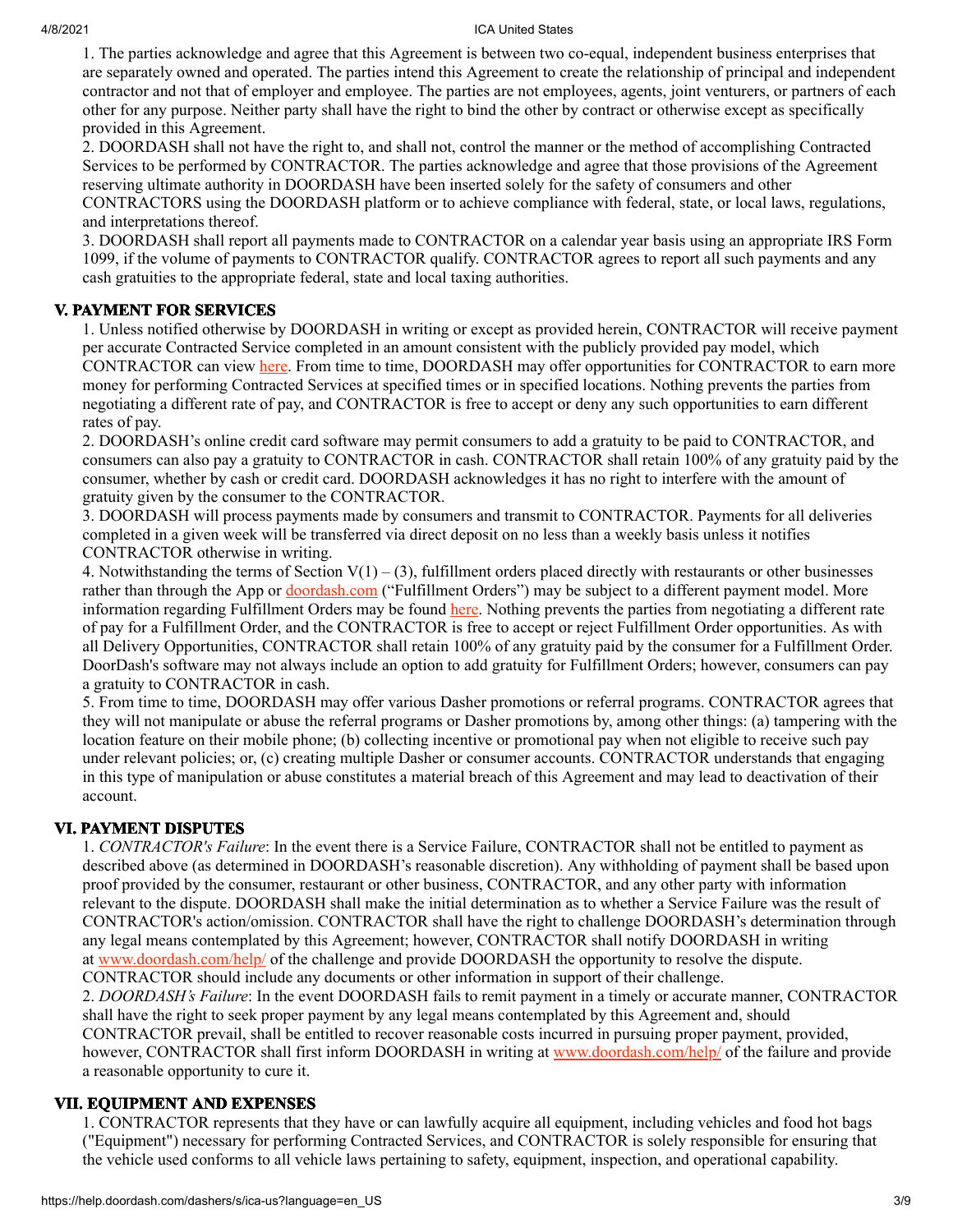2. CONTRACTOR agrees that they are responsible for all costs and expenses arising from CONTRACTOR's performance of Contracted Services, including, but not limited to, costs related to CONTRACTOR's Personnel (defined below) and Equipment. Except as otherwise required by law, CONTRACTOR assumes all risk of damage or loss to their Equipment.

## **VIII. PERSONNEL**

1. In order to perform any Contracted Services, CONTRACTOR must, for the safety of consumers on the DOORDASH platform, pass a background check administered by a third-party vendor, subject to CONTRACTOR's lawful consent. CONTRACTOR is not required to perform any Contracted Services personally, but may, to the extent permitted by law and subject to the terms of this Agreement, hire or engage others (as employees or subcontractors of CONTRACTOR) to perform all or some of the Contracted Services, provided any such employees or subcontractors meet all the requirements applicable to CONTRACTOR including, but not limited to, accepting the terms of this Agreement, separately completing the process to receive Delivery Opportunities, and being eligible to provide the Contracted Services in the geographic location. To the extent CONTRACTOR furnishes their own employees or subcontractors (collectively "Personnel"), CONTRACTOR shall be solely responsible for the direction and control of the Personnel it uses to perform all Contracted Services.

2. **CONTRACTOR assumes full and sole responsibility for the payment of all amounts due to their Personnel for work performed in relation to this Agreement, including all wages, benefits and expenses, if any, and for all required state and federal income tax withholdings, unemployment insurance contributions, and social security taxes as to CONTRACTOR and all Personnel employed by CONTRACTOR in the performance of Contracted Services under this Agreement. DOORDASH shall have no responsibility for any wages, benefits, expenses, or other payments due CONTRACTOR's Personnel, nor for income tax withholding, social security, unemployment insurance contributions, or other payroll taxes relating to CONTRACTOR or their Personnel. Neither CONTRACTOR nor their Personnel shall receive any wages, including vacation pay or holiday pay, from DOORDASH, nor shall they participate in or receive any other benefits, if any, available to DOORDASH's employees.**

3. **Unless mandated by law, DOORDASH shall have no authority to withhold state or federal income taxes, social security taxes, unemployment insurance taxes/contributions, or any other local, state or federal tax on behalf of CONTRACTOR or their Personnel.**

4. CONTRACTOR and their Personnel shall not be required to wear a uniform or other clothing of any type bearing DOORDASH's name or logo.

5. If CONTRACTOR uses the services of any Personnel to perform the Contracted Services, CONTRACTOR's Personnel must satisfy and comply with all of the terms of this Agreement, which CONTRACTOR must make enforceable by written agreement between CONTRACTOR and such Personnel. A copy of such written agreement must be provided to DOORDASH at least 7 days in advance of such Personnel performing the Contracted Services, and CONTRACTOR must notify DOORDASH when their Personnel will be performing Contracted Services. The parties acknowledge that the sole purpose of this requirement is to ensure CONTRACTOR's compliance with the terms of this Agreement.

## **IX. INSURANCE**

1. CONTRACTOR agrees, as a condition of doing business with DOORDASH, that during the term of this Agreement, CONTRACTOR will maintain current insurance, in amounts and of types required by law to provide the Contracted Services, at their own expense. CONTRACTOR acknowledges that failure to secure or maintain satisfactory insurance coverage shall be deemed a material breach of this Agreement and shall result in the termination of the Agreement and the loss of CONTRACTOR's right to receive Delivery Opportunities.

2. **NOTIFICATION OF COVERAGE**: CONTRACTOR agrees to deliver to DOORDASH, upon request, current certificates of insurance as proof of coverage. CONTRACTOR agrees to provide updated certificates each time CONTRACTOR purchases, renews, or alters CONTRACTOR's insurance coverage. CONTRACTOR agrees to give DOORDASH at least thirty (30) days' prior written notice before cancellation of any insurance policy required by this Agreement.

3. **WORKERS' COMPENSATION/OCCUPATIONAL ACCIDENT INSURANCE**: CONTRACTOR agrees that CONTRACTOR will maintain sufficient insurance to cover any risks or claims arising out of or related to CONTRACTOR'S relationship with DoorDash, including workers' compensation insurance where required by law. CONTRACTOR acknowledges and understands that CONTRACTOR will not be eligible for workers' compensation benefits through DOORDASH and is instead responsible for maintaining CONTRACTOR'S own workers' compensation insurance or occupational accident insurance. CONTRACTOR'S maintenance of CONTRACTOR'S own workers' compensation insurance or occupational accident insurance will not disqualify CONTRACTOR from participating in the Occupational Accident Insurance Policy for Dashers, which DOORDASH may make available to CONTRACTOR.

## **X. INDEMNITY**

1. DOORDASH agrees to indemnify, protect and hold harmless CONTRACTOR from any and all claims, demands, damages, suits, losses, liabilities and causes of action arising directly from DOORDASH's actions offering and facilitating the Contracted Services to CONTRACTOR.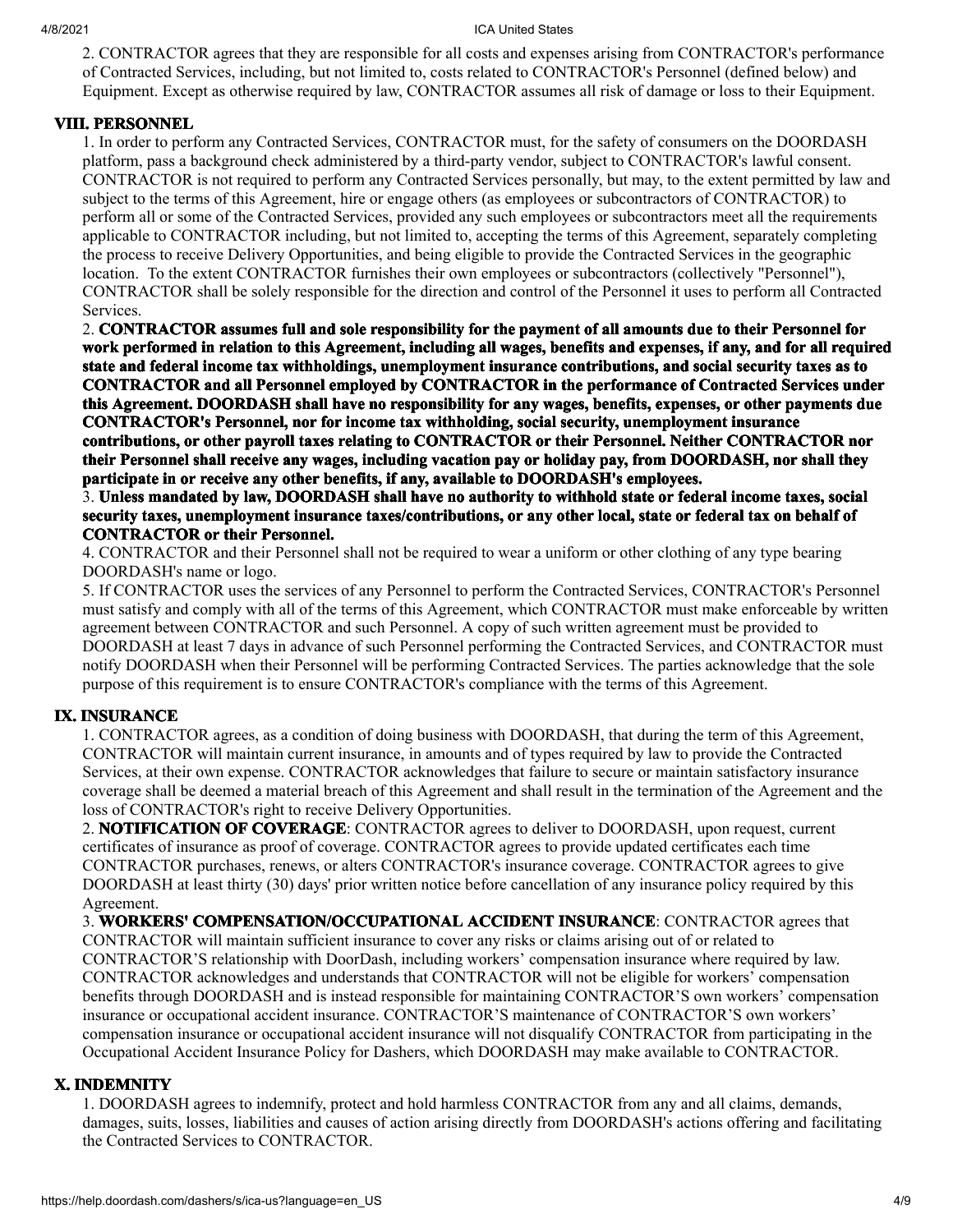2. CONTRACTOR agrees to indemnify, protect and hold harmless DOORDASH, including all parent, subsidiary and/or affiliated companies, as well as its and their past and present successors, assigns, officers, owners, directors, agents, representatives, attorneys, and employees, from any and all claims, demands, damages, suits, losses, liabilities and causes of action arising directly or indirectly from, as a result of or in connection with, the actions of CONTRACTOR and/or their Personnel arising from the performance of delivery services under this Agreement, including personal injury or death to any person (including to CONTRACTOR and/or their Personnel), as well as any liability arising from CONTRACTOR's failure to comply with the terms of this Agreement. CONTRACTOR's obligations hereunder shall include the cost of defense, including attorneys' fees, as well as the payment of any final judgment rendered against or settlement agreed upon by DOORDASH or its parent, subsidiary and/or affiliated companies.

3. CONTRACTOR agrees to indemnify, protect and hold harmless DOORDASH, including all parent, subsidiary, and/or affiliated companies, as well as its and their past and present successors, assigns, officers, owners, directors, agents, representatives, attorneys, and employees, from any and all tax liabilities and responsibilities for payment of all federal, state and local taxes, including, but not limited to all payroll taxes, self-employment taxes, workers compensation premiums, and any contributions imposed or required under federal, state and local laws, with respect to CONTRACTOR and CONTRACTOR's Personnel.

4. CONTRACTOR shall be responsible for, indemnify and hold harmless DOORDASH, including all parent, subsidiary, and/or affiliated companies, as well as its and their past and present successors, assigns, officers, owners, directors, agents, representatives, attorneys, and employees, from all costs of CONTRACTOR's business, including, but not limited to, the expense and responsibility for any and all applicable insurance, local, state or federal licenses, permits, taxes, and assessments of any and all regulatory agencies, boards or municipalities.

# **XI. MUTUAL ARBITRATION PROVISION**

1. CONTRACTOR and DOORDASH mutually agree to this Mutual Arbitration Provision, which is governed by the Federal Arbitration Act (9 U.S.C. §§ 1-16) ("FAA") and shall apply to any and all disputes arising out of or relating to this Agreement, CONTRACTOR's classification as an independent contractor, CONTRACTOR's provision of Contracted Services to consumers, restaurants, or other businesses, the payments received by CONTRACTOR for providing services to consumers, restaurants, or other businesses, the termination of this Agreement, and all other aspects of CONTRACTOR's relationship with DOORDASH, past, present or future, whether arising under federal, state or local statutory and/or common law, including without limitation harassment, discrimination or retaliation claims and claims arising under or related to the Civil Rights Act of 1964 (or its state or local equivalents), Americans With Disabilities Act (or its state or local equivalents), Age Discrimination in Employment Act (or its state or local equivalents), Family Medical Leave Act (or its state or local equivalents), Federal Credit Reporting Act (or its state or local equivalents), Telephone Consumer Protection Act (or its state or local equivalents), or Fair Labor Standards Act (or its state or local equivalents), state and local wage and hour laws, state and local statutes or regulations addressing the same or similar subject matters, and all other federal, state or local claims arising out of or relating to CONTRACTOR's relationship or the termination of that relationship with DOORDASH. The parties expressly agree that this Agreement shall be governed by the FAA even in the event CONTRACTOR and/or DOORDASH are otherwise exempted from the FAA. Any disputes in this regard shall be resolved exclusively by an arbitrator. If for any reason the FAA does not apply, the state law governing arbitration agreements in the state in which the CONTRACTOR operates shall apply.

2. CONTRACTOR and DOORDASH agree that good-faith informal efforts to resolve disputes often can result in a prompt, low-cost and mutually beneficial outcome. CONTRACTOR and DOORDASH therefore agree that, before either CONTRACTOR or DOORDASH demands arbitration against the other, we will personally meet and confer, via telephone or videoconference, in a good-faith effort to resolve informally any claim covered by this mutual Arbitration Agreement. If CONTRACTOR is represented by counsel, CONTRACTOR's counsel may participate in the conference, but CONTRACTOR shall also fully participate in the conference. The party initiating the claim must give notice to the other party in writing of their intent to initiate an informal dispute resolution conference, which shall occur within 60 days after the other party receives such notice, unless an extension is mutually agreed upon by the parties. To notify DOORDASH that CONTRACTOR intends to initiate an informal dispute resolution conference,

email **[Dasher.Informal.Resolution@doordash.com](mailto:Dasher.Informal.Resolution@doordash.com)**, providing CONTRACTOR's name, the telephone number associated with CONTRACTOR's Dasher account (if any), the email address associated with CONTRACTOR's Dasher account, and a description of CONTRACTOR's claim. In the interval between the party receiving such notice and the informal dispute resolution conference, the parties shall be free to attempt to resolve the initiating party's claims. Engaging in an informal dispute resolution conference is a requirement that must be fulfilled before commencing arbitration. The statute of limitations and any filing fee deadlines shall be tolled while the parties engage in the informal dispute resolution process required by this paragraph.

3. If, following the informal resolution process, either CONTRACTOR or DOORDASH wishes to initiate arbitration, the initiating party must notify the other party in writing via certified mail, return receipt requested, or hand delivery within the applicable statute of limitations period. This demand for arbitration must include (1) the name and address of the party seeking arbitration, (2) a statement of the legal and factual basis of the claim, and (3) a description of the remedy sought and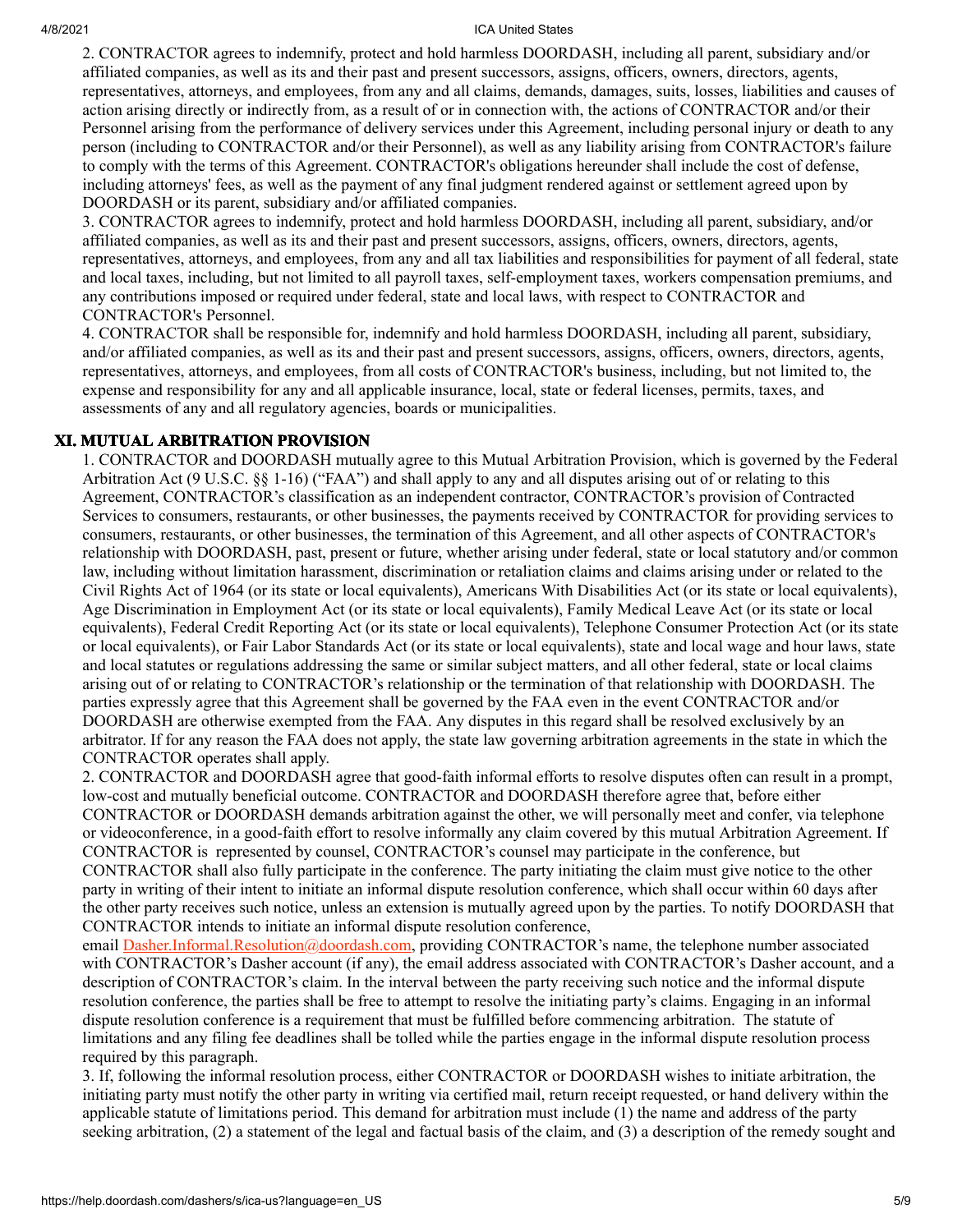(4) the amount in controversy. Any demand for arbitration by CONTRACTOR must be delivered to the counsel who represented DoorDash in the informal resolution process, or if there was no such counsel, then to General Counsel, 303 2nd Street, Suite 800, San Francisco, CA 94107.

4. Arbitration Class Action Waiver. CONTRACTOR and DOORDASH mutually agree that by entering into this agreement to arbitrate, both waive their right to have any dispute or claim brought, heard or arbitrated as, or to participate in, a class action, collective action and/or representative action—including but not limited to actions brought pursuant to the Private Attorney General Act ("PAGA"), California Labor Code section 2699 et seq., and any request seeking a public injunction and an arbitrator shall not have any authority to hear or arbitrate any class, collective or representative action, or to award relief to anyone but the individual in arbitration ("Arbitration Class Action Waiver"). Notwithstanding any other clause contained in this Agreement or the CPR Rules, as defined below, any claim that all or part of this Arbitration Class Action Waiver is unenforceable, unconscionable, void or voidable may be determined only by a court of competent jurisdiction and not by an arbitrator. In any case in which (1) the dispute is filed as a class, collective, or representative action and (2) there is a final judicial determination that all or part of the Arbitration Class Action Waiver is unenforceable, the class, collective and/or representative action to that extent must be litigated in a civil court of competent jurisdiction, but the portion of the Arbitration Class Action Waiver that is enforceable shall be enforced in arbitration. All other disputes with respect to whether this Mutual Arbitration Provision is unenforceable, unconscionable, applicable, valid, void or voidable, and all disputes regarding the payment of arbitrator or arbitration-organization fees including the timing of such payments and remedies for nonpayment, shall be determined exclusively by an arbitrator, and not by any court. For sake of clarification only, nothing in this paragraph shall be construed to prohibit settlements on a class-wide, collective, and/or representative basis.

5. CONTRACTOR agrees and acknowledges that entering into this Mutual Arbitration Provision does not change CONTRACTOR's status as an independent contractor in fact and in law, that CONTRACTOR is not an employee of DOORDASH or its customers and that any disputes in this regard shall be subject to arbitration as provided in this agreement

6. Any arbitration shall be governed by the CPR Administered Arbitration Rules and, when applicable, the CPR Employment-Related Mass-Claims Protocol (together, the "CPR Rules") of the International Institute for Conflict Prevention & Resolution, except as follows:

a. The arbitration shall be heard by one arbitrator (the "Arbitrator") selected in accordance with the CPR Rules. The Arbitrator shall be an attorney with experience in the law underlying the dispute.

b. If the parties cannot otherwise agree on a location for the arbitration, the arbitration shall take place within 45 miles of CONTRACTOR's residence as of the effective date of this Agreement.

c. The CPR fee schedule will apply with the following exceptions. Unless applicable law provides otherwise, in the event that DOORDASH and CONTRACTOR have agreed to this Mutual Arbitration Provision, DOORDASH and CONTRACTOR shall equally share filing fees and other similar and usual administrative costs, as are common to both court and administrative proceedings, but CONTRACTOR's share of such fees and costs will not exceed the filing fee to file the case in a court of competent jurisdiction embracing the location of the arbitration. DOORDASH shall pay any costs uniquely associated with arbitration, such as payment of the fees of the Arbitrator, as well as room rental. d. The Arbitrator may issue orders (including subpoenas to third parties) allowing the parties to conduct discovery

sufficient to allow each party to prepare that party's claims and/or defenses, taking into consideration that arbitration is designed to be a speedy and efficient method for resolving disputes.

e. Except as provided in the Arbitration Class Action Waiver, the Arbitrator may award all remedies to which a party is entitled under applicable law and which would otherwise be available in a court of law, but shall not be empowered to award any remedies that would not have been available in a court of law for the claims presented in arbitration. The Arbitrator shall apply the state or federal substantive law, or both, as is applicable.

f. The Arbitrator may hear motions to dismiss and/or motions for summary judgment and will apply the standards of the Federal Rules of Civil Procedure governing such motions.

g. The Arbitrator's decision or award shall be in writing with findings of fact and conclusions of law.

h. The Arbitrator may issue orders to protect the confidentiality of proprietary information, trade secrets, or other sensitive information. Subject to the discretion of the Arbitrator or agreement of the parties, any person having a direct interest in the arbitration may attend the arbitration hearing. The Arbitrator may exclude any non-party from any part of the hearing.

i. Either CONTRACTOR or DOORDASH may apply to a court of competent jurisdiction for temporary or preliminary injunctive relief on the ground that without such relief the arbitration provided in this paragraph may be rendered ineffectual.

7. Nothing in this Mutual Arbitration Provision prevents you from making a report to or filing a claim or charge with the Equal Employment Opportunity Commission, U.S. Department of Labor, U.S. Securities and Exchange Commission, National Labor Relations Board, or Office of Federal Contract Compliance Programs. Nothing in this Mutual Arbitration Provision prevents the investigation by a government agency of any report, claim or charge otherwise covered by this Mutual Arbitration Provision. This Mutual Arbitration Provision also does not prevent federal administrative agencies from adjudicating claims and awarding remedies based on those claims, even if the claims would otherwise be covered by this Mutual Arbitration Provision. Nothing in this Mutual Arbitration Provision prevents or excuses a party from satisfying any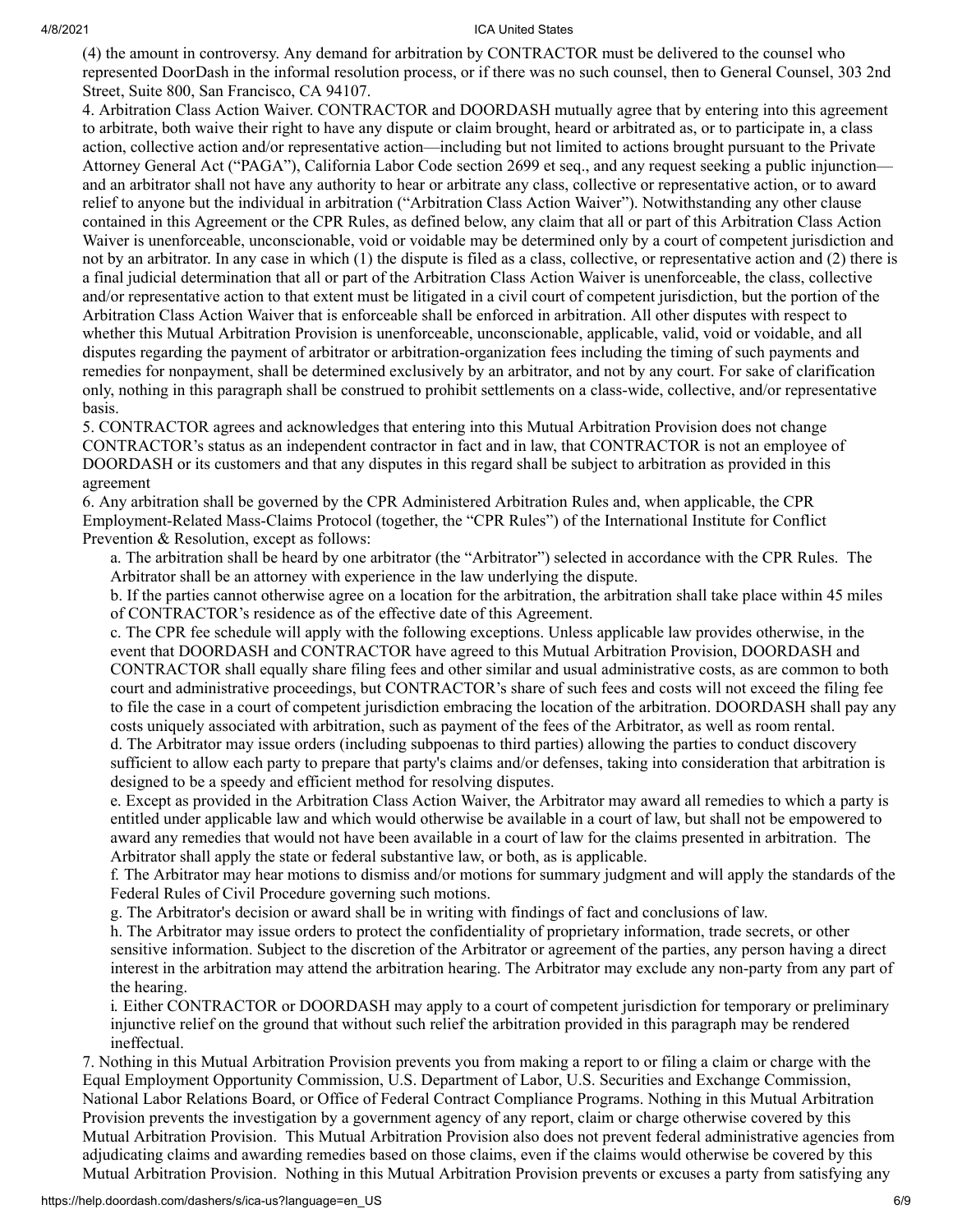conditions precedent and/or exhausting administrative remedies under applicable law before bringing a claim in arbitration. DOORDASH will not retaliate against CONTRACTOR for filing a claim with an administrative agency or for exercising rights (individually or in concert with others) under Section 7 of the National Labor Relations Act. Disputes between the parties that may not be subject to predispute arbitration agreement, including as provided by an Act of Congress or lawful, enforceable Executive Order, are excluded from the coverage of this Mutual Arbitration Provision.

8. The CPR Rules may be found at [www.cpradr.org](http://www.cpradr.org/) or by searching for "CPR Administered Arbitration Rules" and "CPR Employment-Related Mass-Claims Protocol" using a service such as [www.google.com](http://www.google.com/) or [www.bing.com](http://www.bing.com/) or by asking DOORDASH's General Counsel to provide a copy (by submitting a written request to General Counsel, 303 2nd Street, Suite 800, San Francisco, CA, 94107).

# 9. **CONTRACTOR's Right to Opt Out of Mutual Arbitration Provision. Arbitration is not a mandatory condition of CONTRACTOR's contractual relationship with DOORDASH, and therefore CONTRACTOR may submit a statement notifying DOORDASH that CONTRACTOR wishes to opt out and not be subject to this MUTUAL**

**ARBITRATION PROVISION.** In order to opt out, CONTRACTOR must notify DOORDASH in writing of CONTRACTOR's intention to opt out by sending a letter, by First Class Mail, to General Counsel, 303 2nd Street, Suite 800, San Francisco, CA 94107. Any attempt to opt out by email will be ineffective. The letter must state CONTRACTOR's intention to opt out. In order to be effective, CONTRACTOR's opt out letter must be postmarked within 30 days of the effective date of this Agreement. The letter must be signed by CONTRACTOR themself, and not by any agent or representative of CONTRACTOR. The letter may opt out, at most, only one CONTRACTOR, and letters that purport to opt out multiple CONTRACTORS will not be effective as to any. No CONTRACTOR (or their agent or representative) may effectuate an opt out on behalf of other CONTRACTORS. If, at the time of CONTRACTOR's receipt of this Agreement, CONTRACTOR was bound by an existing arbitration agreement with DOORDASH, that arbitration agreement will continue to apply to any pending litigation, even if CONTRACTOR opts out of this Arbitration Agreement. If CONTRACTOR opts out as provided in this paragraph, CONTRACTOR will not be subject to any adverse action from DOORDASH as a consequence of that decision and they may pursue available legal remedies without regard to this Mutual Arbitration Provision. If CONTRACTOR does not opt out within 30 days of the effective date of this Agreement, CONTRACTOR and DOORDASH shall be deemed to have agreed to this Mutual Arbitration Provision. CONTRACTOR has the right to consult with counsel of CONTRACTOR's choice concerning this Mutual Arbitration Provision (or any other provision of this Agreement).

10. Except as specified in the prior paragraph, this Mutual Arbitration Provision supersedes any and all prior arbitration agreements between CONTRACTOR and DOORDASH and is the full and complete agreement relating to the formal resolution of disputes covered by this Mutual Arbitration Provision. In the event any portion of this Mutual Arbitration Provision is deemed unenforceable, the remainder of this Mutual Arbitration Provision will be enforceable. The award issued by the Arbitrator may be entered in any court of competent jurisdiction.

#### **XII. LITIGATION CLASS ACTION WAIVER**

1. To the extent allowed by applicable law, separate and apart from the Mutual Arbitration Provision found in Section XI, CONTRACTOR agrees that any proceeding to litigate in court any dispute arising out of or relating to this Agreement, whether because CONTRACTOR opted out of the Mutual Arbitration Provision or any other reason, will be conducted solely on an individual basis, and CONTRACTOR agrees not to seek to have any controversy, claim or dispute heard as a class action, a representative action, a collective action, a private attorney-general action, or in any proceeding in which CONTRACTOR acts or proposes to act in a representative capacity ("Litigation Class Action Waiver"). CONTRACTOR further agrees that no proceeding will be joined, consolidated, or combined with another proceeding, without the prior written consent of all parties to any such proceeding. If a court of competent jurisdiction determines that all or part of this Litigation Class Action Waiver is unenforceable, unconscionable, void or voidable, the remainder of this Agreement shall remain in full force and effect.

#### **XIII. PROPRIETARY RIGHTS AND LICENSES**

1. All copyright, database rights, trademarks (whether registered or unregistered), design rights (whether registered or unregistered), patent applications, patents, and other intellectual property rights of any nature in the DOORDASH platform together with the underlying software code and any and all rights in, or derived from the DOORDASH platform are proprietary and owned either directly by DOORDASH or by DOORDASH's licensors and are protected by applicable intellectual property and other laws. CONTRACTOR agrees that they will not use such proprietary information, materials, or intellectual property rights in any way whatsoever except for by use of the DOORDASH platform to perform the Contracted Service in compliance with the terms of this Agreement. No portion of the DOORDASH platform may be reproduced in any form or by any means, except as expressly permitted in the terms of this Agreement. CONTRACTOR agrees not to modify, rent, lease, loan, sell, distribute, or create derivative works based on the DOORDASH platform or any intellectual property rights therein in any manner, and CONTRACTOR shall not exploit the DOORDASH platform or any intellectual property rights therein in any unauthorized way whatsoever.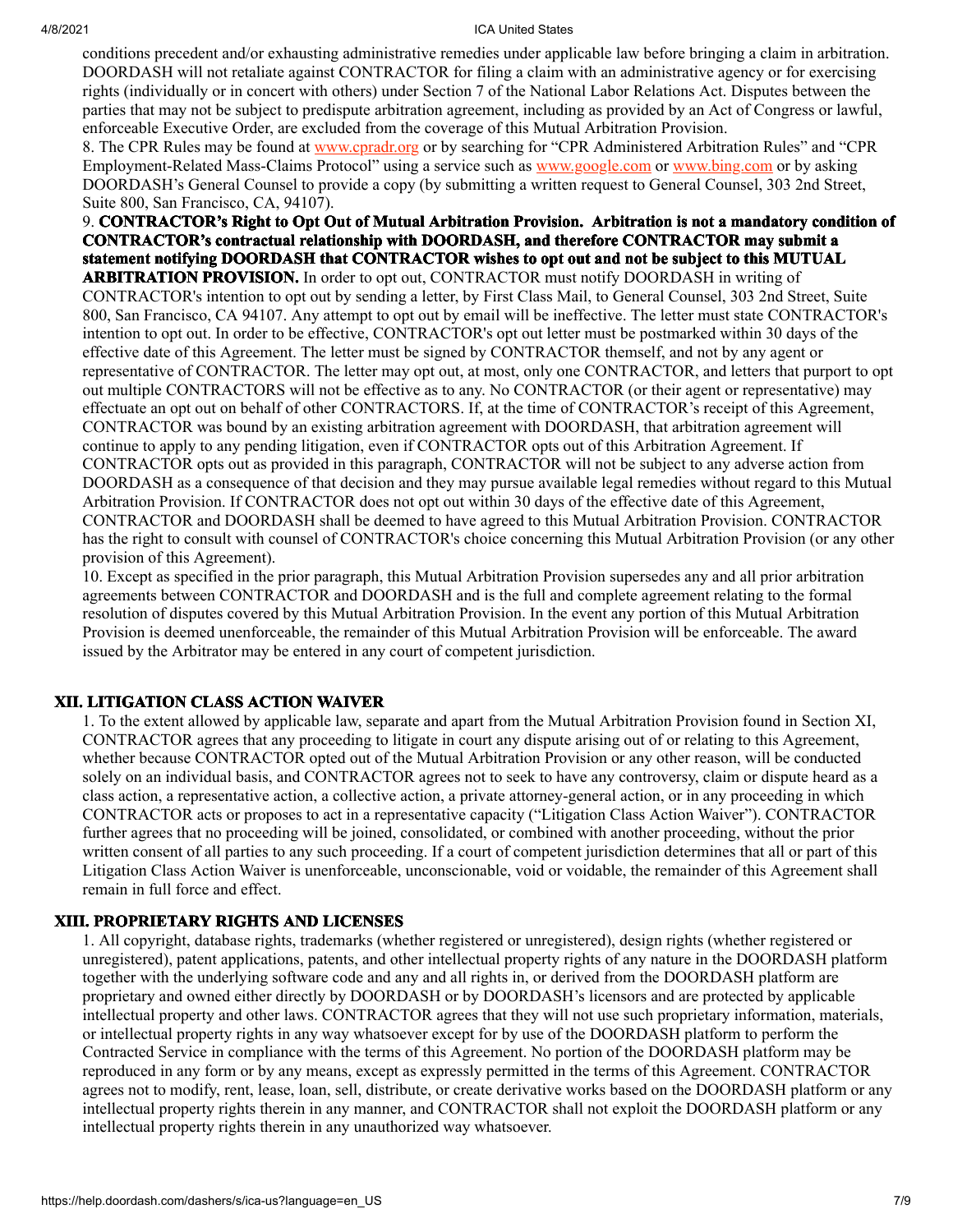2. DOORDASH hereby grants CONTRACTOR a non-exclusive, non-transferable, non-sublicensable, revocable license to use the DOORDASH platform solely for their lawful use to perform the Contracted Services in accordance with these terms of this Agreement. DOORDASH retains all rights, title, and interest in and to the DOORDASH platform and its other intellectual property rights therein. Any such license shall terminate upon termination of this Agreement. 3. CONTRACTOR acknowledges and agrees that any questions, comments, suggestions, ideas, feedback or other information ("Submissions") provided by CONTRACTOR to DOORDASH regarding the DOORDASH platform are provided freely and shall become the sole property of DOORDASH. DOORDASH shall own exclusive rights of such Submissions, including all intellectual property rights therein, and shall be entitled to the unrestricted use and dissemination of these Submissions for any purpose, commercial or otherwise, without acknowledgment or compensation to CONTRACTOR.

## **XIV. TERMINATION OF AGREEMENT**

1. CONTRACTOR may terminate this Agreement upon seven (7) days written notice. DOORDASH may terminate this Agreement and deactivate CONTRACTOR'S Dasher account only for the reasons set forth in the DOORDASH [Deactivation Policy,](https://help.doordash.com/dashers/s/deactivation-policy-us) which CONTRACTOR expressly agrees to, or for a material breach of this Agreement. Notwithstanding any other provision in this Agreement, DOORDASH reserves the right to modify the Deactivation Policy if, in DOORDASH's good faith and reasonable discretion, it is necessary to do so for the safe and/or effective operation of the DOORDASH platform. DOORDASH shall provide notice of any such changes to CONTRACTOR via e-mail. Changes to the Deactivation Policy shall be effective and binding on the parties upon CONTRACTOR's continued use of the DOORDASH platform following DOORDASH's e-mail notice of such modifications. Nothing will prevent CONTRACTOR from attempting to negotiate an exemption from any modification to the Deactivation Policy. 2. CONTRACTOR's and DOORDASH's obligations and rights arising under the Mutual Arbitration Provision of this Agreement shall survive termination of this Agreement. Notwithstanding any other provision in this Agreement, the Deactivation Policy is subject to change; such changes shall be effective and binding on the parties upon DOORDASH'S provision of notice to CONTRACTOR via e-mail.

## **XV. MODIFICATION**

1. DOORDASH may modify this Agreement at any time. When DOORDASH makes material changes to this Agreement, it will post the revised Agreement on the DOORDASH Platform and update the "Last Updated" date at the top of the Agreement. DOORDASH will also provide CONTRACTOR with notice of any material changes before the date the revised Agreement becomes effective. If CONTRACTOR disagrees with the revised Agreement, CONTRACTOR may terminate the Agreement immediately as provided herein. If CONTRACTOR does not terminate the Agreement before the date the revised Agreement becomes effective, CONTRACTOR's continued access to or use of the DOORDASH platform will constitute acceptance of the revised Agreement. DOORDASH may modify information on any website hyperlinked from this Agreement from time to time, and such modifications shall be effective upon posting. Continued use of the DOORDASH platform after any such changes shall constitute CONTRACTOR's consent to such changes.

## **XVI. ENTIRE AGREEMENT, TRANSFERABILITY, AND WAIVER**

1. This Agreement shall constitute the entire agreement and understanding between the parties with respect to the subject matter of this Agreement and shall not be modified, altered, changed or amended in any respect, unless in writing and signed by both parties. Before accepting any modifications, alterations, changes or amendments, CONTRACTOR shall have the right to discuss any proposed changes with DOORDASH and consider whether to continue their contractual relationship with DOORDASH. This Agreement supersedes any prior contract between the parties. To the extent DOORDASH's consumer facing Terms and Conditions Agreement (or updated consumer facing Terms and Conditions Agreement, if applicable) is inconsistent or conflicts with this Agreement, this Agreement controls. However, the decision to opt-out of the Mutual Arbitration Provision in this Agreement does not affect the enforceability of any arbitration agreement in the consumer facing Terms and Conditions Agreement to which Contractor may be bound (and vice versa). This Agreement may not be assigned by either party without written consent of the other and shall be binding upon the parties hereto, including their heirs and successors, provided, however, that DOORDASH may assign its rights and obligations under this Agreement to an affiliate of DOORDASH or any successor(s) to its business and/or purchaser of substantially all of its stock or assets. References in this Agreement to DOORDASH shall be deemed to include such successor(s).

2. The failure of DOORDASH or CONTRACTOR in any instance to insist upon a strict performance of the terms of this Agreement or to exercise any option herein, shall not be construed as a waiver or relinquishment of such term or option and such term or option shall continue in full force and effect.

## **XVII. MISCELLANEOUS**

1. CAPTIONS: Captions appearing in this Agreement are for convenience only and do not in any way limit, amplify, modify, or otherwise affect the terms and provisions of this Agreement.

2. SEVERABILITY Clause: Except as specifically provided in Section XI, if any part of this Agreement is declared unlawful or unenforceable, the remainder of this Agreement shall remain in full force and effect.